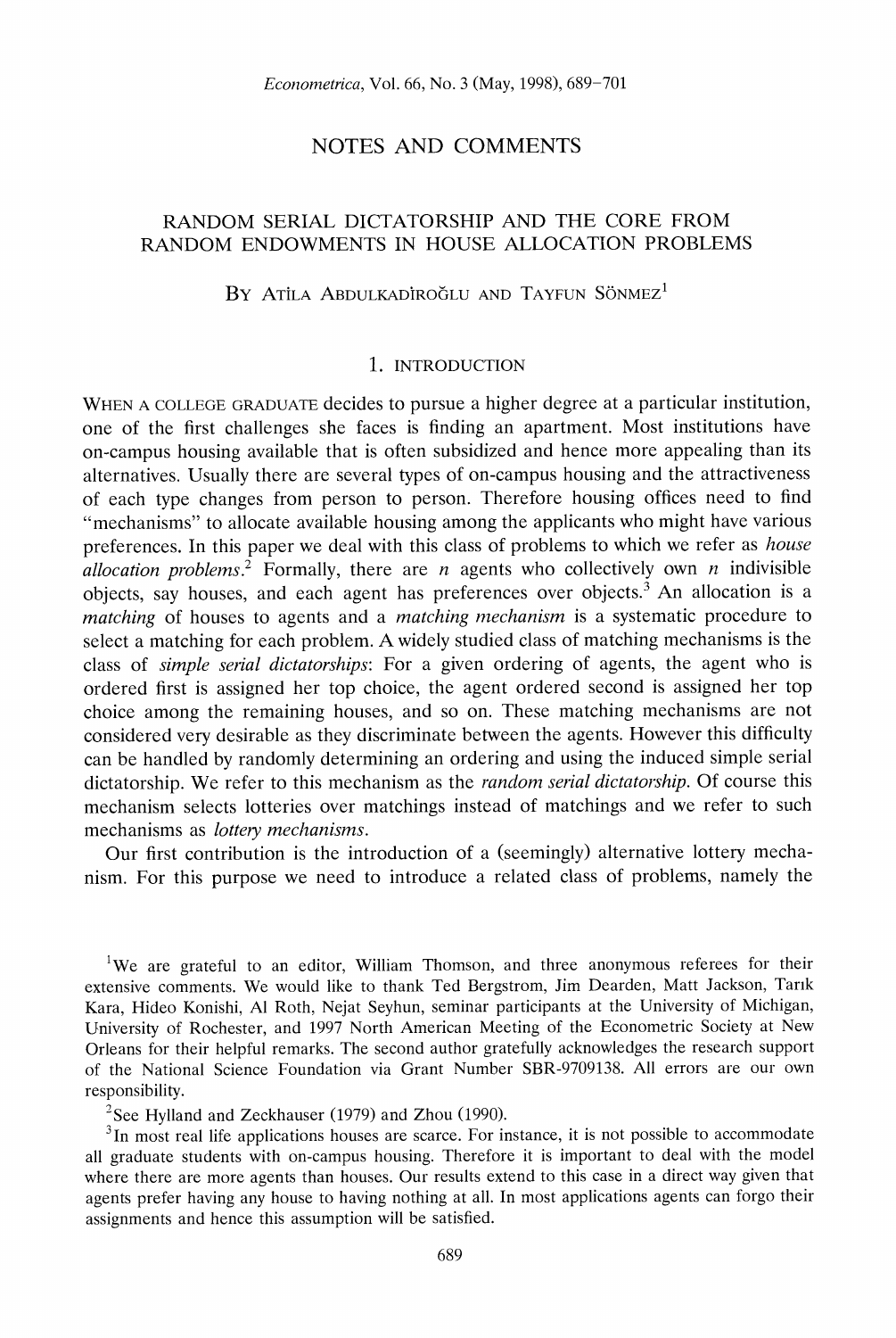**housing markets (Shapley and Scarf (1974)).4 This class differs from house allocation problems in only one point: In house allocation problems agents collectively own a set of houses whereas in the housing markets each agent owns a particular house. Roth and Postlewaite (1977) show that whenever preferences are strict, there is a unique matching in the core of each housing market, and moreover this matching coincides with the unique competitive allocation. The following mechanism is a counterpart to the core in the context of house allocation problems: For each house allocation problem randomly choose an endowment matching with uniform distribution, and select the core (or equivalently the competitive allocation) of the induced housing market. We refer to this mechanism as the core from random endowments. Our main result is that the core from random endowments is equivalent to the random serial dictatorship. That is, for all house allocation problems both mechanisms select precisely the same lottery over matchings and thus they are two different formulations of the same lottery mechanism.** 

**Our analysis has two by-products that may be of independent interest. First, we develop some tools associated with Gale's top trading cycles algorithm (the algorithm that determines the unique matching in the core of a housing market), that improve our understanding of it and are essential for the proof of our main result. We believe that these tools might be useful in other applications. Second, we obtain a characterization of Pareto efficient matching mechanisms: A matching mechanism is Pareto efficient if and only if it is a serial dictatorship (Satterthwaite and Sonnenschein (1981)).** 

### **2. BASIC MODELS**

### **2.1. House Allocation Problems**

**Consider the following class of problems: there is a group of n agents who collectively own n indivisible objects, say houses. Each agent has use for one and only one house and each agent has preferences over the set of houses. Formally, a house allocation problem is a** triple  $(A, H, P)$ . The first component  $A = \{a_1, a_2, \ldots, a_n\}$  is a finite set of agents. The **second component**  $H = \{h_1, h_2, \ldots, h_n\}$  **is a finite set of houses. Note that**  $|A| = |H| = n$ **.** The last component  $P = (P_{a_1}, P_{a_2}, \ldots, P_{a_n})$  is a list of preference relations, each preference relation being a strict preference on the set of houses  $H$ . Let  $R_a$  denote the "at least as good as" relation associated with the preference relation  $P_a$  for all  $a \in A$ . That is, for all  $h, h' \in H$  we have  $hR_a h'$  if and only if  $hP_a h'$  or  $h = h'$ . Throughout the paper **we fix A, H, P and suppress them whenever we can so as to simplify the notation.** 

The *choice*  $X_a(H')$  of an agent  $a \in A$  from a set of houses  $H' \subseteq H$  is the best house **among H'. That is,** 

$$
X_a(H') = h' \Leftrightarrow h' \in H' \text{ and } h'P_a h \text{ for all } h \in H' \setminus \{h'\}.
$$

A (house) matching  $\mu$  is a bijection from A to H. For all  $a \in A$ , we refer to  $\mu(a)$  as the *assignment* of agent *a* under  $\mu$ . Let  $\mathcal{M}$  be the set of all matchings. Note that there are *n*! matchings, that is  $|\mathcal{M}| = n!$ .

Agent a's preference relation  $P_a$  initially defined over  $H$ , is extended to the set of matchings in the following natural way: agent *a* prefers the matching  $\mu$  to the matching  $\mu'$  if and only if he prefers his assignment under  $\mu$  to his assignment under  $\mu'$ . We slightly abuse the notation and also use  $P_a$  to denote this extension.

**<sup>4</sup>See Moulin (1995) for an extensive analysis of housing markets.**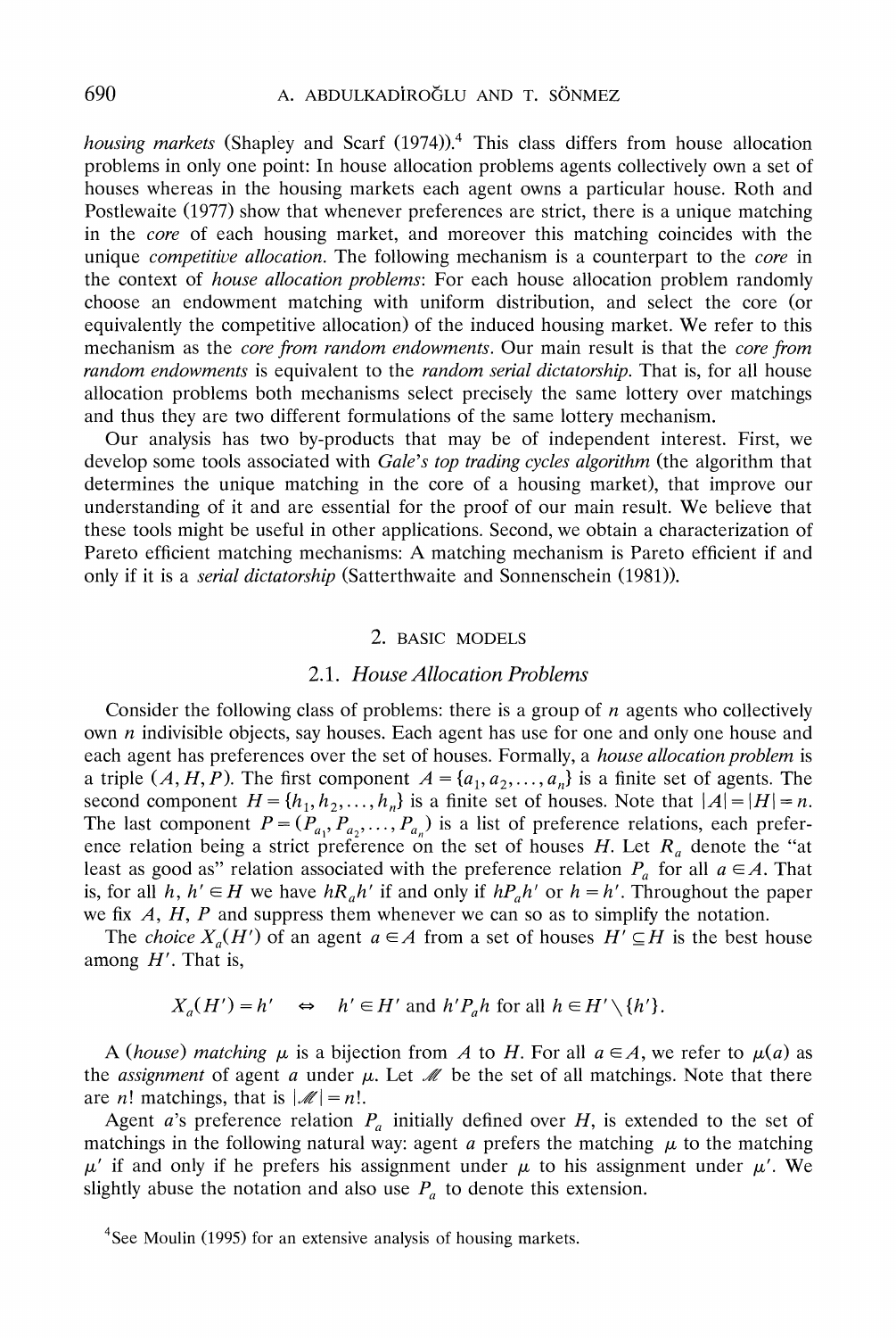**A** matching  $\mu \in \mathcal{M}$  is *Pareto efficient* if there is no matching  $\nu \in \mathcal{M}$  such that  $\nu(a)R_{a}\mu(a)$  for all  $a \in A$  and  $\nu(a)P_{a}\mu(a)$  for some  $a \in A$ . Let  $\mathcal{E}$  be the set of Pareto **efficient matchings.** 

**A** (housing) lottery  $m$  is a probability distribution over matchings,  $m =$  $(m_1, m_2, \ldots, m_n)$ , with  $\Sigma_k m_k = 1$  and  $m_k \ge 0$  for all k. We denote the lottery that assigns probability 1 to matching  $\mu$  by  $m^{\mu}$ . Let  $\Delta M$  be the set of all lotteries.

**REMARK 1: In this paper we do not impose any structure on the preferences over the set of lotteries. What we gain by this generality is that our results are valid under any**  such structure. What we lose is that we cannot study *ex-ante Pareto efficiency* of the **mechanisms that we introduce in Section 2.3. However an impossibility result due to Zhou (1990) makes the limitations of imposing this requirement very clear. We elaborate on this point in Section 2.3.** 

### **2.2. Housing Markets**

Next we define a class of problems, namely *housing markets* (Shapley and Scarf (1974)), which differ from *house allocation problems* in only one respect. There is a group of  $n$ **agents, each of whom owns one house and has preferences over the set of houses. An allocation is a permutation of the houses among the agents. Formally, a housing market is a** four-tuple  $(A, H, P, \mu)$ . The first component  $A = \{a_1, a_2, ..., a_n\}$  is a finite set of agents. The second component  $H = \{h_1, h_2, \ldots, h_n\}$  is a finite set of houses. The third component  $P = (P_{a_1}, P_{a_2}, \ldots, P_{a_n})$  is a list of preference relations, where the preference relation  $P_a$  of each agent a is a strict preference on the set of houses H. Finally  $\mu$  is a **matching, which is interpreted as an (initial) endowment. Thus, the only difference between the class of house allocation problems and the class of housing markets is that in the former agents collectively own a set of houses, whereas in the latter each agent owns a particular house. In this model too, we extend preferences to the set of matchings in a natural way. We also consider the case where A, H, P are fixed. Hence, it suffices to specify an endowment matching to define a housing market.** 

**The following concept is central to this paper:** 

A matching  $\eta$  is in the *core (defined by weak domination)* of the housing market  $\mu$  if there is no coalition  $T \subseteq A$  and matching  $\nu$  such that:

(i)  $\nu(a) \in \{h \in H: h = \mu(a') \text{ for some } a' \in T\} \text{ for all } a \in T,$ 

(ii)  $\nu(a)R_{a}\eta(a)$  for all  $a \in T$ ,

(iii)  $\nu(a)P_{a}\eta(a)$  for some  $a \in T$ .

**Roth and Postlewaite (1977) show that there is a unique matching in the core of each**  housing market. We denote the unique matching in the core of the housing market  $\mu$  by  $\mathcal{C}(\mu)$ . There is a well-known algorithm, namely *Gale's top trading cycles algorithm*, to **determine this matching. This algorithm is essential to this paper and we analyze it in Section 3.** 

## **2.3. Matching and Lottery Mechanisms**

**A matching mechanism is a systematic procedure to select a matching for each house allocation problem. Similarly a lottery mechanism is a systematic procedure to select a lottery for each house allocation problem. Next we introduce two classes of matching mechanisms and two lottery mechanisms. We need more notation for that.**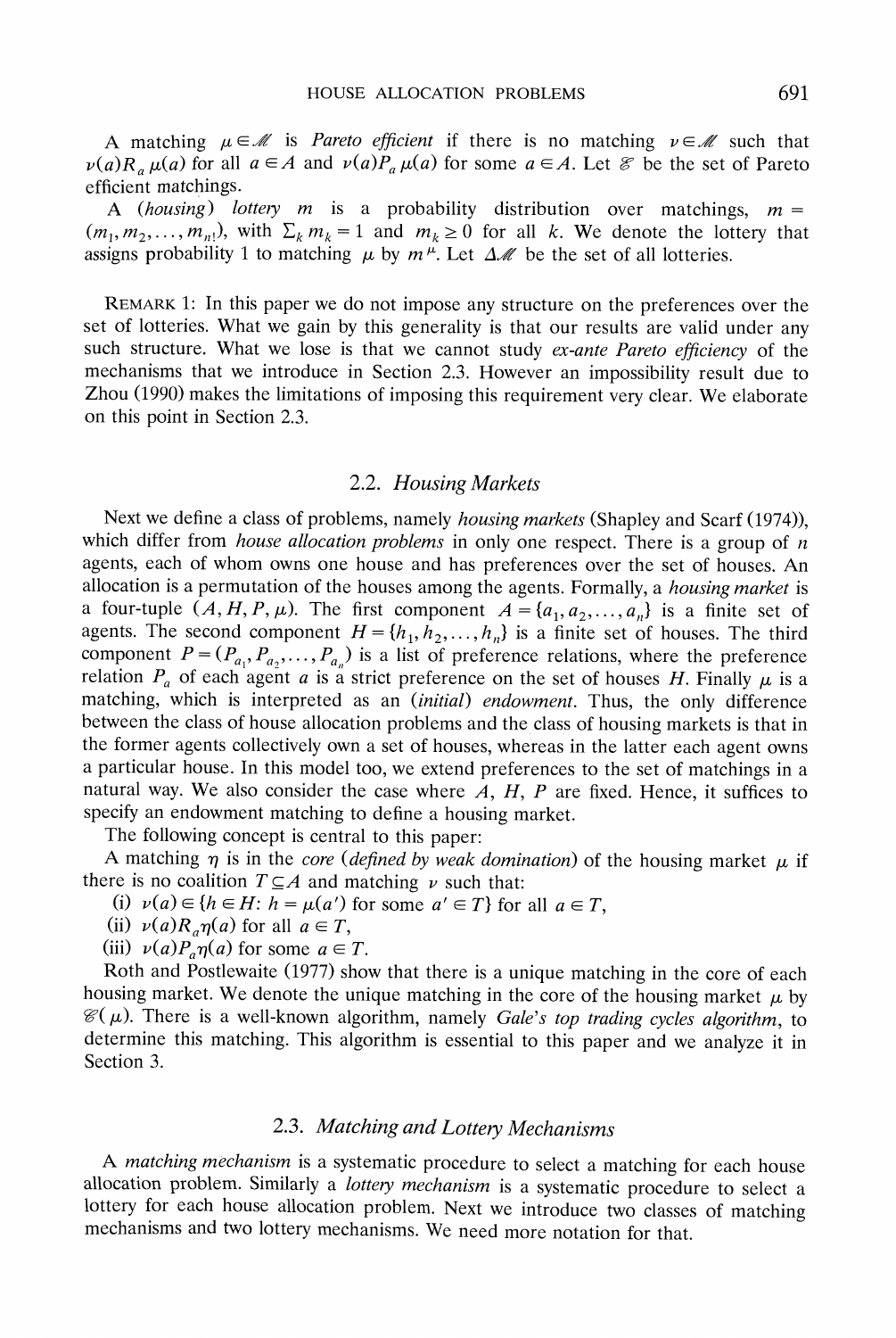Let  $f: \{1, 2, \ldots, n\} \rightarrow A$  be a bijection and  $\mathcal F$  be the class of all such bijections. Note that  $|\mathscr{F}| = n!$ . We refer to each of these bijections as an *ordering* of the agents. That is, for any  $f \in \mathcal{F}$ , agent  $f(1)$  is first, agent  $f(2)$  is second, and so on.

Given any ordering  $f \in \mathcal{F}$  of the agents, define the *simple serial dictatorship induced by*  $f, \varphi^f$  as

$$
\varphi^f(f(1)) = X_{f(1)}(H),
$$
  
\n
$$
\varphi^f(f(2)) = X_{f(2)}(H \setminus {\varphi^f(f(1))}),
$$
  
\n
$$
\vdots
$$
  
\n
$$
\varphi^f(f(i)) = X_{f(i)} \left( H \setminus \bigcup_{j=1}^{i-1} {\varphi^f(f(j))} \right),
$$
  
\n
$$
\vdots
$$
  
\n
$$
\varphi^f(f(n)) = X_{f(n)} \left( H \setminus \bigcup_{j=1}^{n-1} {\varphi^f(f(j))} \right).
$$

**That is, the agent who is first gets his top choice, the agent who is second gets his top choice among those remaining, and so on. We have n! simple serial dictatorships, each of which is induced by a different ordering of the agents. Of course some of these**  mechanisms may select the same matching. Let  $\mathcal{F}^{\eta}$  denote the set of orderings for which the induced simple serial dictatorship selects  $\eta \in \mathcal{M}$ . Formally,  $\mathcal{F}^{\eta} = \{f \in \mathcal{F} : \varphi^f = \eta\}$ .

Any simple serial dictatorship  $\varphi^f$  does not treat agents symmetrically. Agent  $f(1)$ always gets his top choice whereas agent  $f(n)$  gets whatever is remaining after everyone **else has chosen. For that reason, simple serial dictatorships are not considered very desirable. On the other hand, the following lottery mechanism and its variants are**  commonly used in real life applications.<sup>5</sup>

Define the *random serial dictatorship*,  $\psi^{rsd}$ , as

$$
\psi^{rsd} = \sum_{f \in \mathscr{F}} \frac{1}{n!} m^{\varphi^f}
$$

**That is, each simple serial dictatorship is selected with equal probability, or equivalently an ordering is randomly chosen with uniform distribution and the induced simple serial dictatorship is used.** 

Next we define another class of matching mechanisms. Given any matching  $\mu \in \mathcal{M}$ **define the** *core from assigned endowments* $\mu$ **,**  $\varphi^{\mu}$  **as**  $\varphi^{\mu} = \mathcal{C}(\mu)$ **. That is,**  $\varphi^{\mu}$  **selects the unique matching in the core for the housing market defined by the endowment matching**   $\mu$ . We have n! different matchings and hence n! such matching mechanisms. Note that different endowment matchings might lead to the same matching  $\eta$  in the core. Let  $\mathcal{M}^{\eta}$ be the set of endowment matchings for which  $\eta$  is the resulting matching in the core. Formally,  $\mathcal{M}^{\eta} = {\mu \in \mathcal{M}: \varphi^{\mu} = \eta}.$ 

**Obviously these mechanisms, which are central to housing markets, are somewhat artificial when they are used for house allocation problems. We do not try to justify them. We instead use them to define the following lottery mechanism. The core from random** 

<sup>5</sup> Some examples include graduate housing at Stanford University, University of Michigan, **University of Rochester, undergraduate housing at Carnegie Mellon University, University of Michigan, and allocation of clinical positions at Northwestern College of Chiropractic in Minnesota.**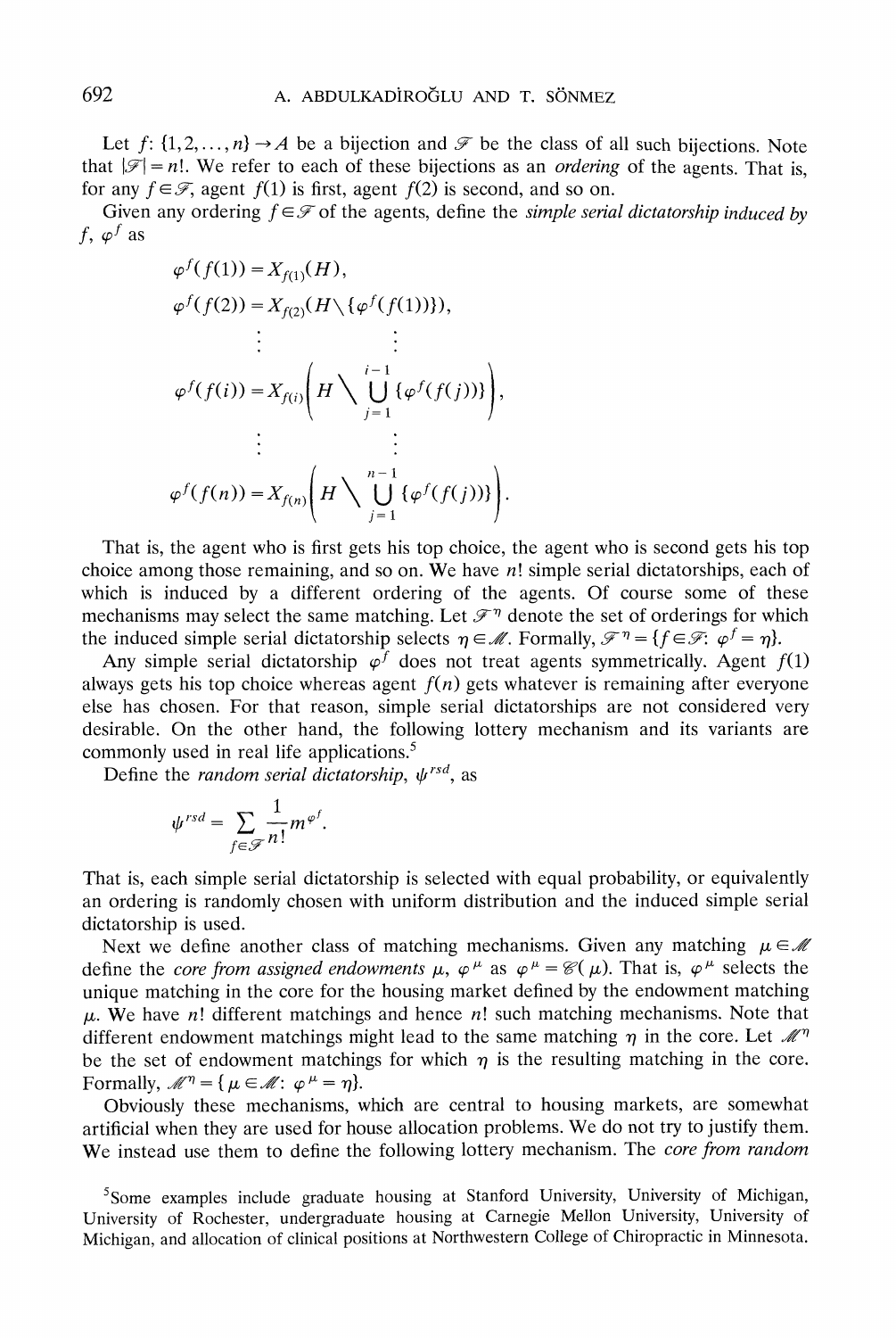endowments,  $\psi^{cre}$  is defined as

$$
\psi^{cre} = \sum_{\mu \in \mathcal{M}} \frac{1}{n!} m^{\varphi^{\mu}}.
$$

That is, each  $\varphi^{\mu}$  is chosen with equal probability, or equivalently endowments are **randomly chosen with uniform distribution and the core of the associated housing market is selected. The only difference between the housing markets and the house allocation problems is that in the former each agent owns a particular house whereas in the latter the grand coalition owns all the houses. We interpret this as each agent having a right to a uniform distribution over the set of houses and consider the core from random**  endowments to be a counterpart to the core in the context of house allocation problems.

**The core from random endowments has many appealing properties. It is ex-post Pareto efficient, anonymous, and strategy-proof.6 Although we do not impose any structure on preferences over lotteries, we know that this mechanism cannot be ex-ante Pareto efficient since Zhou (1990) shows that there is no lottery mechanism that is ex-ante Pareto efficient, anonymous, and strategy-proof.7** 

#### **3. GALE'S TOP TRADING CYCLES ALGORITHM**

**Gale's top trading cycles algorithm can be used to find the unique matching in the core of a housing market. It can be described as follows:** 

**Step 1: At step 1, each agent points to the agent who owns his most preferred house. Since the number of agents is finite, there is at least one cycle (a cycle is an ordered list**  of agents  $\{a'_1, a'_2, \ldots, a'_m\}$  where  $a'_1$  points to  $a'_2, a'_2$  points to  $a'_3, \ldots, a'_m$  points to  $a'_1$ ). In **each cycle the corresponding trades are performed and all agents belonging to a cycle are removed together with their assignments. (Note that all of them are assigned their most preferred houses.) If there are remaining agents we go to the next step.** 

Step t: At step t, each remaining agent points to the agent who owns his most **preferred house among those remaining in the market. In each cycle the corresponding trades are performed and all agents belonging to a cycle are removed together with their assignments. If there are remaining agents we go to the next step.** 

By the finiteness of  $n$ , at least one cycle forms at each step so that this algorithm terminates in at most  $n$  steps. As we have mentioned, the algorithm is central to this **paper and here we further analyze it. We need more notation for that.** 

Let  $\mu \in \mathcal{M}$ . We partition the set of agents according to the step in which they belong to a cycle and trade. Let  $A(\mu) = \{A^1(\mu), A^2(\mu), \dots, A^{k_{\mu}}(\mu)\}$  be this partition, to which we refer as the *cycle structure* for  $\mu$ .

**6Here strategy-proofness holds regardless of whether the agents report their preferences before or after the lottery stage of the mechanism. See Roth (1982).** 

**7On the other hand, if one gives up strategy-proofness, then there are lottery mechanisms that satisfy the other two properties. See Hylland and Zeckhauser (1979) and Zhou (1990) for examples of such mechanisms.**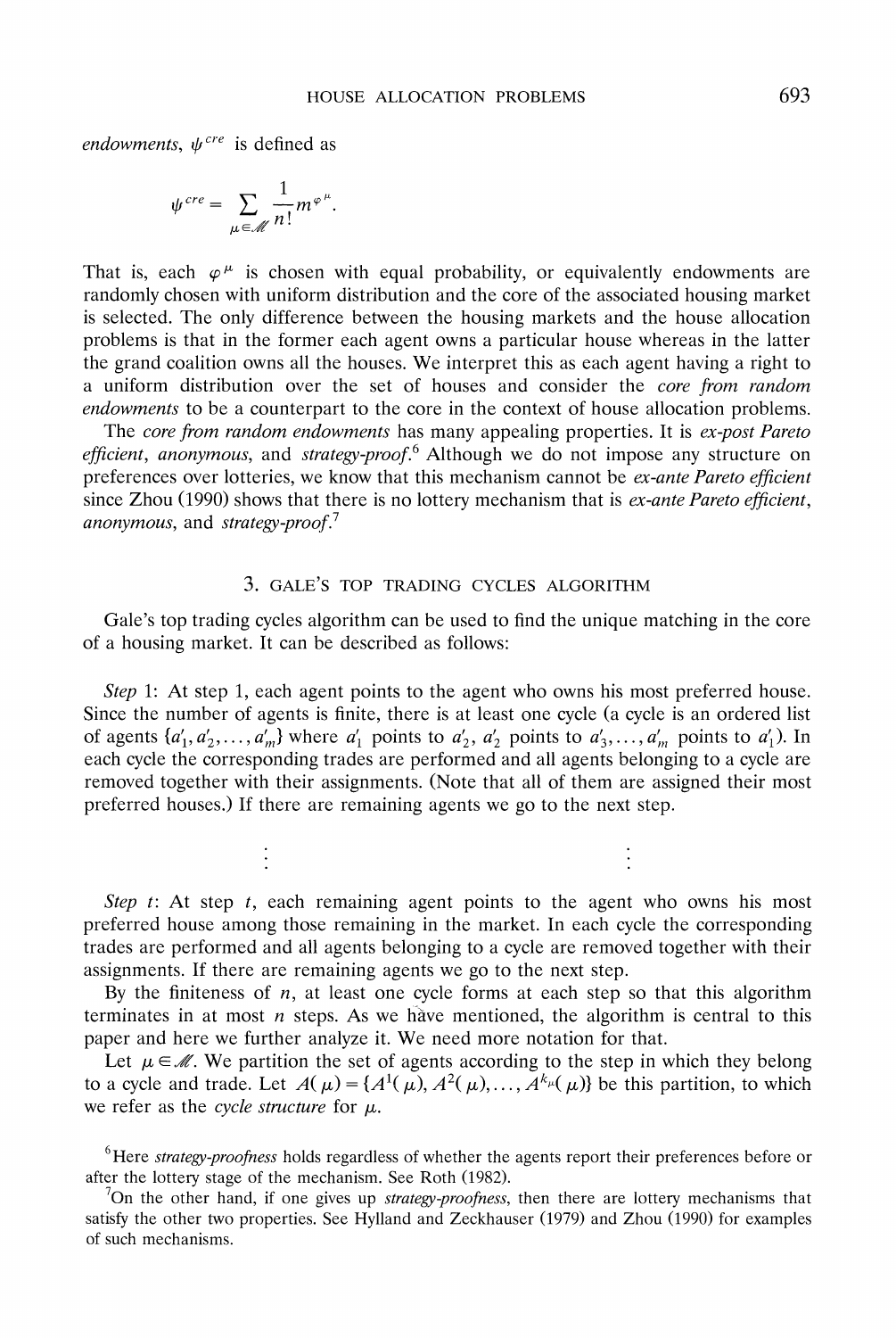Let  $H^0 = \emptyset$  and for all  $t \in \{1, 2, \ldots, k_u\}$  let

$$
H'(\mu) = \{ h \in H \colon \mu(a) = h \text{ for some } a \in A' \}.
$$

That is,  $H'(\mu)$  is the set of houses that are owned by agents in  $A'(\mu)$  under the endowment matching  $\mu$ .

Let  $\eta = \mathcal{C}(\mu)$ . Then by Gale's top trading cycles algorithm we have

$$
\forall t \in \{1, 2, \dots, k_{\mu}\}, \qquad \forall a \in A'(\mu), \qquad X_a\bigg(H\bigwedge \bigcup_{s=0}^{t-1} H^s(\mu)\bigg) = \eta(a).
$$

Consider any agent in  $A^{t}(\mu)$  at Step  $(t - 1)$ . This agent will take part in a cycle only in the next step. Therefore his favorite house among those left at step  $(t - 1)$  is either in  $H^{t-1}(\mu)$  or in  $H^{t}(\mu)$ . Note that there should be at least one agent in  $A^{t}(\mu)$  whose favorite house among those left at step  $(t - 1)$  is in  $H^{t-1}(\mu)$ ; otherwise agents in  $A^{t}(\mu)$ would form one or several cycles and trade at step  $(t - 1)$ . Therefore we have

$$
\forall a \in A^1(\mu), \qquad X_a(H) \in H^1(\mu),
$$
  
\n
$$
\forall a \in A^i(\mu), \qquad X_a\left(H \setminus \bigcup_{s=0}^{i-2} H^s(\mu)\right) \in H^{i-1}(\mu) \cup H^i(\mu) \quad (i = 2, ..., k_\mu).
$$

Based on this observation, for all  $t \in \{2, ..., k_{\mu}\}\$  we partition the set  $A^{t}(\mu)$  into the sets of *satisfied* agents  $S^{\prime}(\mu)$  and *unsatisfied* agents  $U^{\prime}(\mu)$  where

$$
S'(\mu) = \left\{ a \in A'(\mu): X_a\left(H \setminus \bigcup_{s=0}^{t-2} H^s(\mu)\right) \in H'(\mu) \right\},
$$
  

$$
U'(\mu) = \left\{ a \in A'(\mu): X_a\left(H \setminus \bigcup_{s=0}^{t-2} H^s(\mu)\right) \in H^{t-1}(\mu) \right\}.
$$

**Note that we have** 

$$
\forall t \in \{2,\ldots,k_{\mu}\}, \qquad U^{\dagger}(\mu) \neq \emptyset.
$$

At step  $(t-1)$  agents in  $S^t(\mu)$  point to an agent in  $A^t(\mu)$  whereas agents in  $U^t(\mu)$  point to an agent in  $A^{t-1}(\mu)$ . The agents in the latter group only in the next step point to an agent in  $A^{i}(\mu)$  and this allows agents in  $A^{i}(\mu)$  to form one or several cycles. At step  $(t - 1)$  agents in  $A^{t}(\mu)$  form one or several *chains* each of which are headed by an agent in  $U^{\dagger}(\mu)$  who is possibly followed by agents in  $S^{\dagger}(\mu)$ . Formally the *chain structure* of **A**<sup>t</sup>( $\mu$ ) is a partition {C<sub>1</sub><sup>t</sup>( $\mu$ ), C<sub>2</sub><sup>t</sup>( $\mu$ ),..., C<sub>t<sub>1</sub><sup>t</sup>( $\mu$ )} where each *chain* C<sub>1</sub><sup>t</sup>( $\mu$ ) = {a<sub>1</sub><sup>t</sup><sub>1</sub>t( $\mu$ ),</sub>  $a_{i2}^t(\mu), \ldots, a_{in}^t(\mu)$  is such that

$$
a'_{ij}(\mu) \in U'(\mu),
$$
  
\n
$$
a'_{ij}(\mu) \in S'(\mu) \text{ for all } j \in \{2, ..., n_i\},
$$
  
\n
$$
X_{a'_{i1}(\mu)}\left(H \setminus \bigcup_{s=0}^{t-2} H^s(\mu)\right) \in H^{t-1}(\mu),
$$
  
\n
$$
X_{a'_{i(j+1)}(\mu)}\left(H \setminus \bigcup_{s=0}^{t-2} H^s(\mu)\right) = \mu(a'_{ij}(\mu)) \text{ for all } j \in \{1, 2, ..., n_i - 1\}.
$$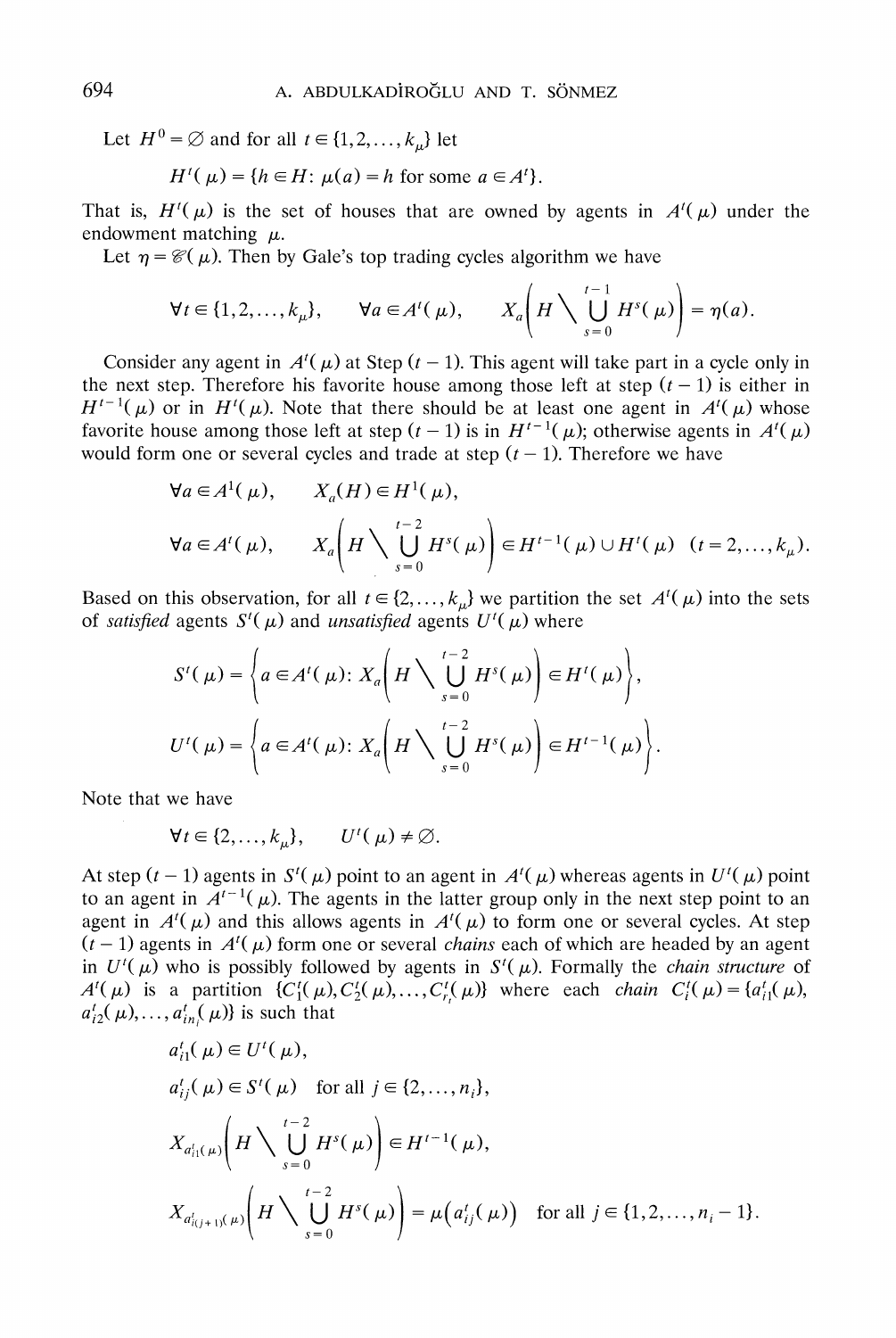We refer to agent  $a_{i1}^t(\mu)$  as the *head* and agent  $a_{in}^t(\mu)$  as the *tail* of the chain  $C_i^t(\mu)$ . Let  $T'(\mu)$  denote the set of tails in  $A'(\mu)$ . That is,  $T'(\mu) = \bigcup_{i=1}^{r_i} \{a_{in}^i(\mu)\}\)$ . Note that at step t (the agents in  $A^{t-1}(\mu)$  have already left together with the set of houses  $H^{t-1}(\mu)$ and only then), each agent in  $U^{\prime}(\mu)$  points to one of these tails (and each of them points **to a different one), which in turn converts these chains into one or several cycles. Note that, unsatisfied agents pointing to the tail of a chain does not in general create a cycle; it only does here because these agents are leaving the market at step t.** 

#### **4. RESULTS**

## **4.1. Simple Serial Dictatorships and Cores from Assigned Endowments**

**Our first result establishes a strong link between the simple serial dictatorships and the cores from assigned endowments. It shows that members of both classes select Pareto efficient matchings with the same "frequency," in the sense that for each Pareto efficient matching the numbers of mechanisms from each class that select it are the same.** 

**THEOREM 1: For any house allocation problem, the number of simple serial dictatorships**  selecting a Pareto efficient matching  $\eta$  is the same as the number of cores from assigned *endowments selecting n. That is, for all*  $\eta \in \mathcal{E}$ *, we have*  $|\mathcal{M}^{\eta}| = |\mathcal{F}^{\eta}|$ *.* 

The proof of this result involves constructing a mapping  $f: \mathcal{M} \rightarrow \mathcal{F}$  and showing **that this mapping is one-to-one and onto. Construction of this mapping heavily relies on the tools that we introduced in Section 3 concerning Gale's top trading cycles algorithm:**  Given the cycle structure  $A(\mu)$  of  $\mu$ , the mapping  $f(\mu)$  orders agents in  $A^1(\mu)$  before agents in  $A^2(\mu)$ , agents in  $A^2(\mu)$  before agents in  $A^3(\mu)$ , and so on. Agents in  $A^1(\mu)$ are ordered based on the index of their endowments. Chains in  $A^{t}(\mu)$ ,  $t > 1$ , are ordered **based on the index of the endowments of the tails, and agents within each chain are ordered based on their order in the chain, starting with the head. It turns out that any two matchings that lead to the same ordering under this mapping should have the same cycle structure, which in turn implies the equivalence of these two matchings.** 

**What about matchings that are not Pareto efficient? Can they be selected by members of either classes? As the following lemma states, the answer is negative. Simple serial dictatorships and cores from assigned endowments always select Pareto efficient matchings and conversely, for each Pareto efficient matching there is at least one mechanism from each class that selects it. We need the following additional notation to present this result. Define** 

> $\varphi^{\mathscr{F}} = \{ \eta \in \mathscr{M} : \varphi^f = \eta \text{ for some } f \in \mathscr{F} \}.$  $\varphi^{\mathcal{M}} = {\eta \in \mathcal{M}: \varphi^{\mu} = \eta \text{ for some } \mu \in \mathcal{M}}.$

**LEMMA 1:**  $\varphi^{\mathcal{M}} = \varphi^{\mathcal{F}} = \mathcal{E}$ .

**REMARK 2: Satterthwaite and Sonnenschein (1981) extend the class of simple serial dictatorships by allowing the orderings to be preference dependent. They refer to members of this class as serial dictatorships. An immediate corollary of Lemma 1 is that a matching mechanism is Pareto efficient if and only if it is a serial dictatorship. Moreover a matching mechanism is Pareto efficient if and only if it is the core, where the**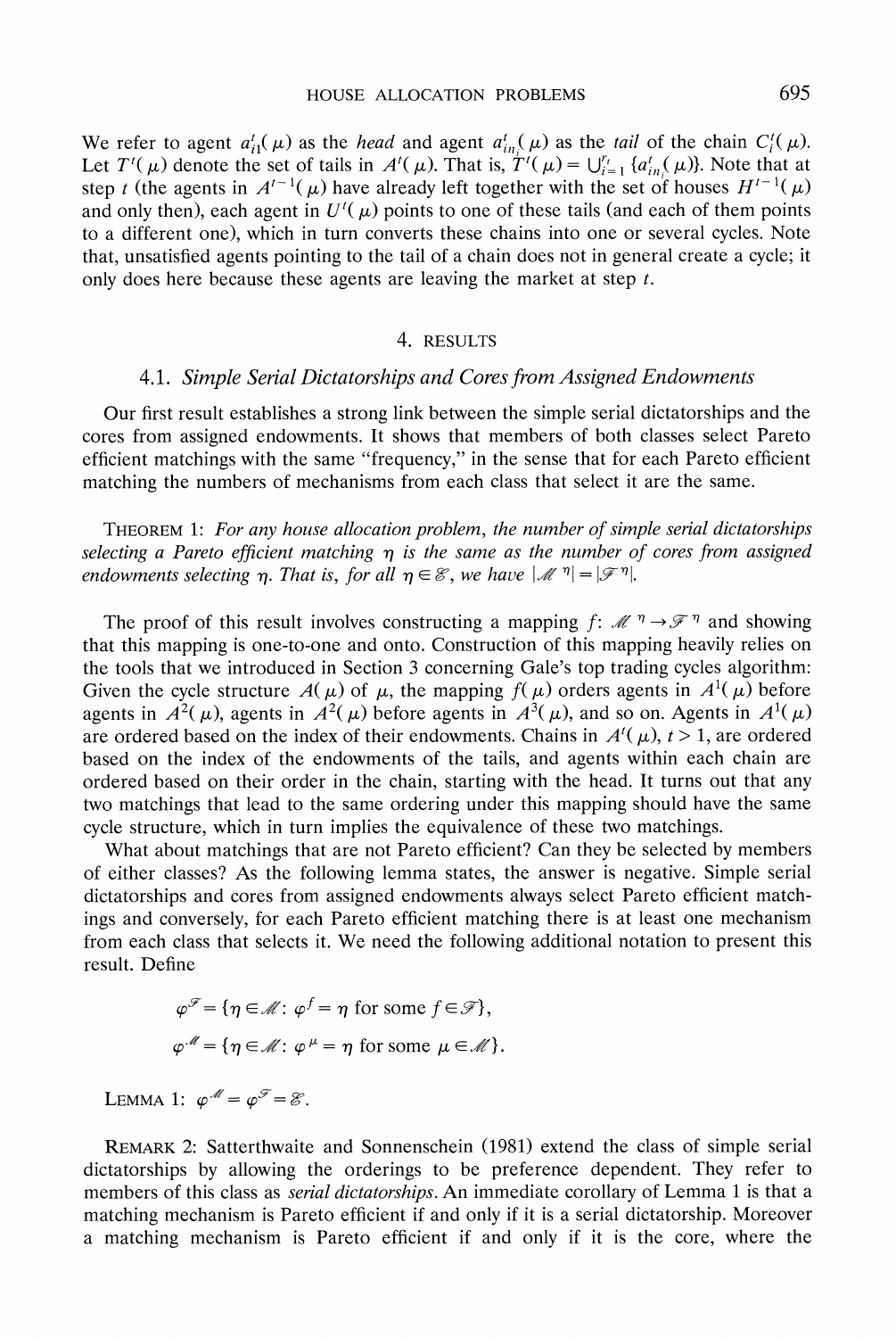**endowment matching is obtained via an arbitrary matching mechanism. Therefore, we obtain a dual characterization of Pareto efficient matching mechanisms.** 

### **4.2. Random Serial Dictatorship and the Core from Random Endowments**

**Now we are ready to establish a strong relation between the two lottery mechanisms we study.** 

**THEOREM 2: The random serial dictatorship is precisely the same lottery mechanism as the**  core from random endowments. That is,  $\psi^{rsd} = \psi^{cre}$ .

**PROOF: We have n! simple serial dictatorships and n! cores from assigned endowments. By Lemma 1 the members of both classes select Pareto efficient matchings and by Theorem 1 the number of simple serial dictatorships selecting a particular Pareto efficient**  matching  $\eta$  is the same as the number of *cores from assigned endowments* selecting  $\eta$ . Therefore *random serial dictatorship* which randomly selects a *simple serial dictatorship* **with uniform distribution leads to the same lottery as the core from random endowments which randomly selects a core from assigned endowment with uniform distribution. Q.E.D.** 

**As we have already mentioned, the random serial dictatorship is widely used in real life applications of house allocation problems, mostly due to its computational ease.8 We believe this result provides more justification to its use.** 

**Department of Economics, University of Rochester, Rocheste;; NY 14627, U.S.A.; atau @troi. cc. rochester. edu,** 

**and** 

**Department of Economics, University of Michigan, 611 Tappan Street, Ann Arbor, MI 48109-1220, U.S.A.; tsonmez@umich.edu; http://www.econ.lsa.urnich.edu/ tsonmez.** 

**Manuscript received Septembe;; 1996; final revision received May, 1997.** 

## **APPENDIX**

**PROOF OF LEMMA 1: We will prove the lemma via three claims.** 

**CLAIM 1:**  $\varphi^{\mathcal{M}} \subseteq \varphi^{\mathcal{F}}$ .

**8In many real life applications there are several types of housing and agents rank types of houses rather than houses themselves. We can fit such applications to our model by assuming that agents are indifferent between houses of the same type (or two rooms in the same dormitory) and they have strict preferences over types of houses. The random serial dictatorship naturally extends to this more general model. Extending the core from random endowments is not trivial since the core of a housing market may be empty for this case. One natural extension is as follows: Order the houses of the same type in an exogenous way; break the indifference in the preferences based on this ordering; randomly choose the endowments using the uniform distribution; and select the core of the induced housing market (with constructed strict preferences). Our equivalence result extends to this more general model in a direct way.**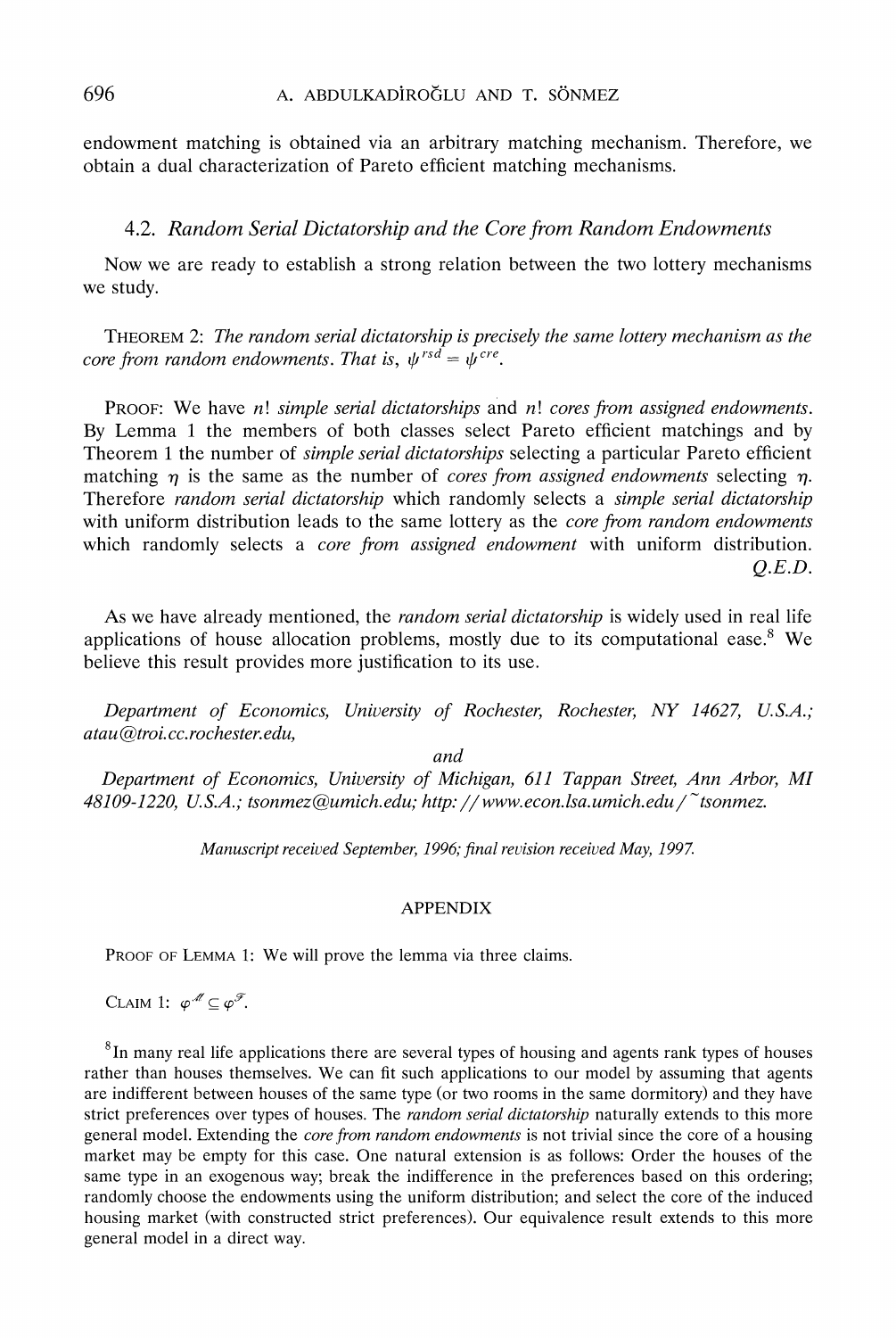**PROOF OF CLAIM 1:** Let  $\eta \in \varphi^{n}$ . Then there exists  $\mu \in \mathcal{M}$  with  $\varphi^{\mu} = \eta$ . Let  $A(\mu) = \{A^{1}(\mu),$  $A^2(\mu), \ldots, A^{k_{\mu}}(\mu)$ } be the cycle structure of  $\mu$ . By Gale's top trading cycles algorithm we have

$$
\forall t \in \{1, 2, \dots, k_{\mu}\}, \quad \forall a \in A^t(\mu), \quad X_a\left(H\setminus \bigcup_{s=0}^{t-1} H^s(\mu)\right) = \eta(a).
$$

Let  $f: \{1, 2, ..., n\} \rightarrow A$  be the ordering such that

$$
\forall t, \overline{t} \in \{1, 2, \dots, k_{\mu}\}, \quad \forall a \in A^t(\mu), \quad \forall \overline{a} \in A^{\overline{t}}(\mu), \quad t < \overline{t} \Rightarrow f^{-1}(a) < f^{-1}(\overline{a}).
$$

That is, *f* orders agents in  $A^1(\mu)$  before agents in  $A^2(\mu)$ ; agents in  $A^2(\mu)$  before agents in  $A^3(\mu)$ and so on. We will show by induction on i that for all  $i \in \{1, 2, ..., n\}$  we have  $\varphi^f(f(i)) = \eta(i)$ .

By Gale's top trading cycles algorithm and the construction of f, we have  $\varphi^{f}(f(1)) = X_{f(1)}(H) =$  $\eta(f(1))$ . Next suppose  $\varphi^f(f(j)) = \eta(f(j))$  for all  $j \in \{1, 2, \ldots, i-1\}$  where  $2 \le i \le n$ . Let  $f(i) \in A^t(\mu)$ . **We have the following:** 

1.  $X_{f(i)}(H \setminus \bigcup_{s=0}^{t-1} H^s(\mu)) = \eta(f(i))$  by Gale's top trading cycles algorithm; 2.  $\bigcup_{s=0}^{i-1} H^s(\mu) \subseteq \bigcup_{j=1}^{i-1} \eta(f(j))$  by the construction of f, and hence  $H \setminus \bigcup_{j=1}^{i-1} \eta(f(j)) \subseteq H \setminus$  $U_{s=0}^{t-1} H^{s}(\mu);$ **3.**  $\eta(f(i)) \in H \setminus \bigcup_{i=1}^{i-1} \eta(f(j));$ 

which imply  $X_{f(i)}(H \setminus \bigcup_{i=1}^{i-1} \eta(f(j))) = \eta(f(i))$  and therefore

$$
\varphi^f(f(i)) = X_{f(i)}\left(H\setminus \bigcup_{j=1}^{i-1} \varphi^f(f(j))\right) = X_{f(i)}\left(H\setminus \bigcup_{j=1}^{i-1} \eta(f(j))\right) = \eta(f(i)).
$$

Hence by induction we have  $\varphi^f = \eta$ , completing the proof of Claim 1.

**CLAIM 2:**  $\varphi^{\mathcal{F}} \subseteq \mathcal{E}$ .

**PROOF OF CLAIM 2:** Let  $\eta \in \varphi^{\mathcal{F}}$ . Then there exists  $f \in \mathcal{F}$  such that  $\varphi^f = \eta$ . Let  $v \in \mathcal{M}$  be such that  $\nu(a)R_{a}\eta(a)$  for all  $a \in A$ . We will show that for all  $i \in \{1,2,\ldots,n\}$  we have  $\nu(i) = \eta(i)$ , by induction on  $i$  which in turn will prove that  $\eta$  cannot be Pareto dominated.

Consider agent  $f(1)$ . We have  $\varphi^f(f(1)) = \eta(f(1)) = X_{f(1)}(H)$  and therefore  $\eta(f(1))R_{f(1)}\nu(f(1))$ . This, together with the relation  $\nu(f(1))R_{f(1)}\eta(f(1))$  and preferences being strict, imply that  $\nu(f(1))$  $= \eta(f(1)).$ 

Next suppose  $\nu(f(j)) = \eta(f(j))$  for all  $j \in \{1, 2, ..., i-1\}$  where  $2 \le i \le n$ . We want to show that  $\nu(f(i)) = \eta(f(i))$ . We have

$$
\varphi^f(f(i)) = \eta(f(i)) = X_{f(i)} \left( H \setminus \bigcup_{s=1}^{i-1} \varphi^f(f(s)) \right)
$$

$$
= X_{f(i)} \left( H \setminus \bigcup_{s=1}^{i-1} \eta(f(s)) \right) = X_{f(i)} \left( H \setminus \bigcup_{s=1}^{i-1} \nu(f(s)) \right)
$$

as well as  $\nu(f(i)) \in H \setminus \bigcup_{s=1}^{i-1} \nu(f(s))$  and therefore  $\eta(f(i))R_{f(i)}\nu(f(i))$ . This, together with the **relation**  $\nu(f(i))R_{f(i)}\eta(f(i))$  and preferences being strict imply that  $\nu(f(i))=\eta(f(i))$ . Hence by **induction we have**  $\nu = \eta$  **showing**  $\eta \in \mathcal{E}$ **. This completes the proof of Claim 2.** 

CLAIM 3:  $\mathcal{E} \subseteq \varphi^{\mathcal{M}}$ .

**PROOF OF CLAIM 3:** Let  $\eta \in \mathcal{E}$ . Consider the matching mechanism  $\varphi^{\eta}$ . We have  $\varphi^{\eta}(a)R_{\eta}\eta(a)$  for **all**  $a \in A$  since  $\varphi^n = \mathcal{C}(\eta)$ . Therefore the relation  $\eta \in \mathcal{E}$  together with the preferences being strict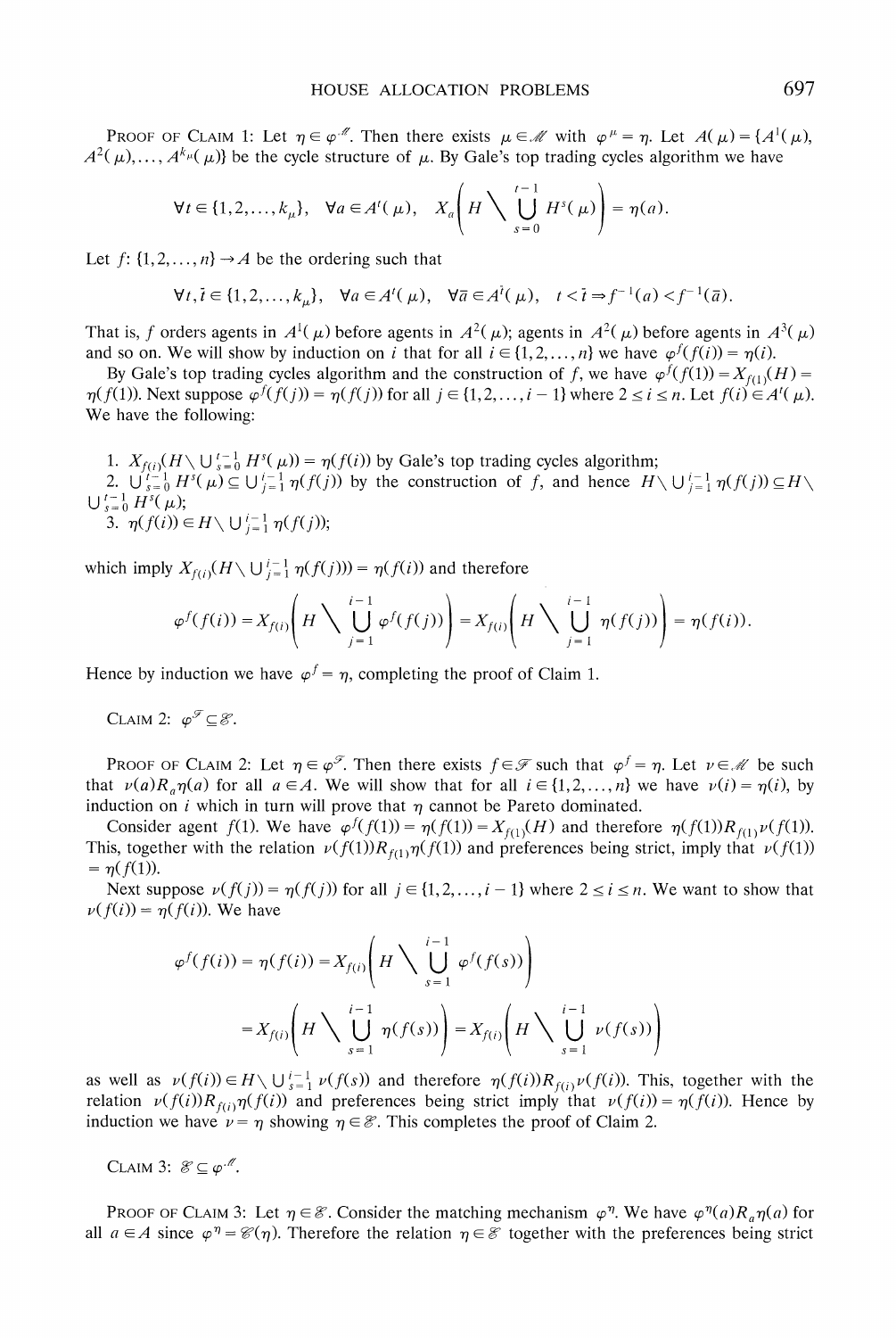imply  $\varphi^{\eta} = \eta$  which in turn implies  $\eta \in \varphi^{\mathcal{M}}$ , completing the proof of Claim 3. Claims 1-3 complete the proof of the lemma. *Q.E.D.* the proof of the lemma.

**PROOF OF THEOREM 1:** Let  $\eta \in \mathcal{E}$ . We will prove the theorem by constructing a mapping from  $\mathcal{M}^{\eta}$  into  $\mathcal{F}^{\eta}$  and showing that it is *one-to-one* and *onto*.

For any  $\mu \in \mathcal{M}^{\eta}$ , the ordering  $f(\mu)$  is obtained as follows:

**1. Find the cycle structure**  $A(\mu) = \{A^1(\mu), A^2(\mu), \dots, A^{k_{\mu(\mu)}}\}$  for  $\mu$ .

2. For all  $t \in \{2, ..., k_{\mu}\}\$  partition  $A^t(\mu)$  into its chains.

3. Order the agents in  $A^{1}(\mu)$  based on the index of their endowments, starting with the agent whose house has the smallest index. (Recall that the endowment of agent  $a \in A^1(\mu)$  is  $\mu(a)$ .)

4. Order the agents in  $A^{t}(\mu)$  ( $t = 2,..., k_{\mu}$ ) as follows:

**(a) Order the agents in the same chain subsequently based on their order in the chain, starting with the head.** 

**(b) Order the chains based on the index of the endowments of the tails of the chains (starting with the chain whose tail has the house with the smallest index).** 

5. Order the agents in  $A^{t}(\mu)$  before the agents in  $A^{t+1}(\mu)$   $(t = 1, 2, ..., k_{\mu} - 1)$ . That is, agents in  $A^1(\mu)$  are ordered before agents in  $A^2(\mu)$ ; agents in  $A^2(\mu)$  are ordered before agents in  $A^3(\mu)$ **and so on.** 

**This construction uniquely determines an ordering. We want to show that f is a one-to-one and**  *onto* mapping from  $\mathcal{M}^{\eta}$  into  $\mathcal{F}^{\eta}$ . We will establish this in three steps.

**STEP 1:** The range of the mapping f is contained in  $\mathscr{F}^n$ . That is,  $\varphi^{f(\mu)} = \eta$  for all  $\mu \in \mathscr{M}^n$ .

**PROOF OF STEP 1: Let**  $\mu \in \mathcal{M}^n$ **. We have**  $\varphi^{\mu} = \eta$ **. Therefore, by Gale's top trading cycles algorithm** 

$$
\forall t \in \{1, 2, \dots, k_{\mu}\}, \qquad \forall a \in A^{\ell}(\mu), \qquad X_a \left(H \setminus \bigcup_{s=0}^{t-1} H^s(\mu)\right) = \eta(a).
$$

Moreover by construction  $f(\mu)$  orders agents in  $A^1(\mu)$  before the agents in  $A^2(\mu)$ , agents in  $A^2(\mu)$  before the agents in  $A^3(\mu)$ , and so on. Hence the simple serial dictatorship associated with  $f(\mu)$ , namely  $\varphi^{f(\mu)}$ , assigns each agent  $a \in A$  the house  $\eta(a)$ . This completes the proof of Step 1. **(See the proof of Claim 1 in Lemma 1 for a rigorous proof of this last statement.)** 

**STEP 2:**  $f(\mu)$  is a one-to-one mapping. That is,

$$
\forall \mu, \overline{\mu} \in \mathcal{M}^{\eta}, \qquad f(\overline{\mu}) = f(\mu) \Rightarrow \overline{\mu} = \mu.
$$

**PROOF OF STEP 2: We will prove Step 2 via two claims.** 

**CLAIM 1:**  $\forall \mu, \overline{\mu} \in \mathcal{M}^{\eta}, \ f(\overline{\mu}) = f(\mu) \Rightarrow A(\overline{\mu}) = A(\mu).$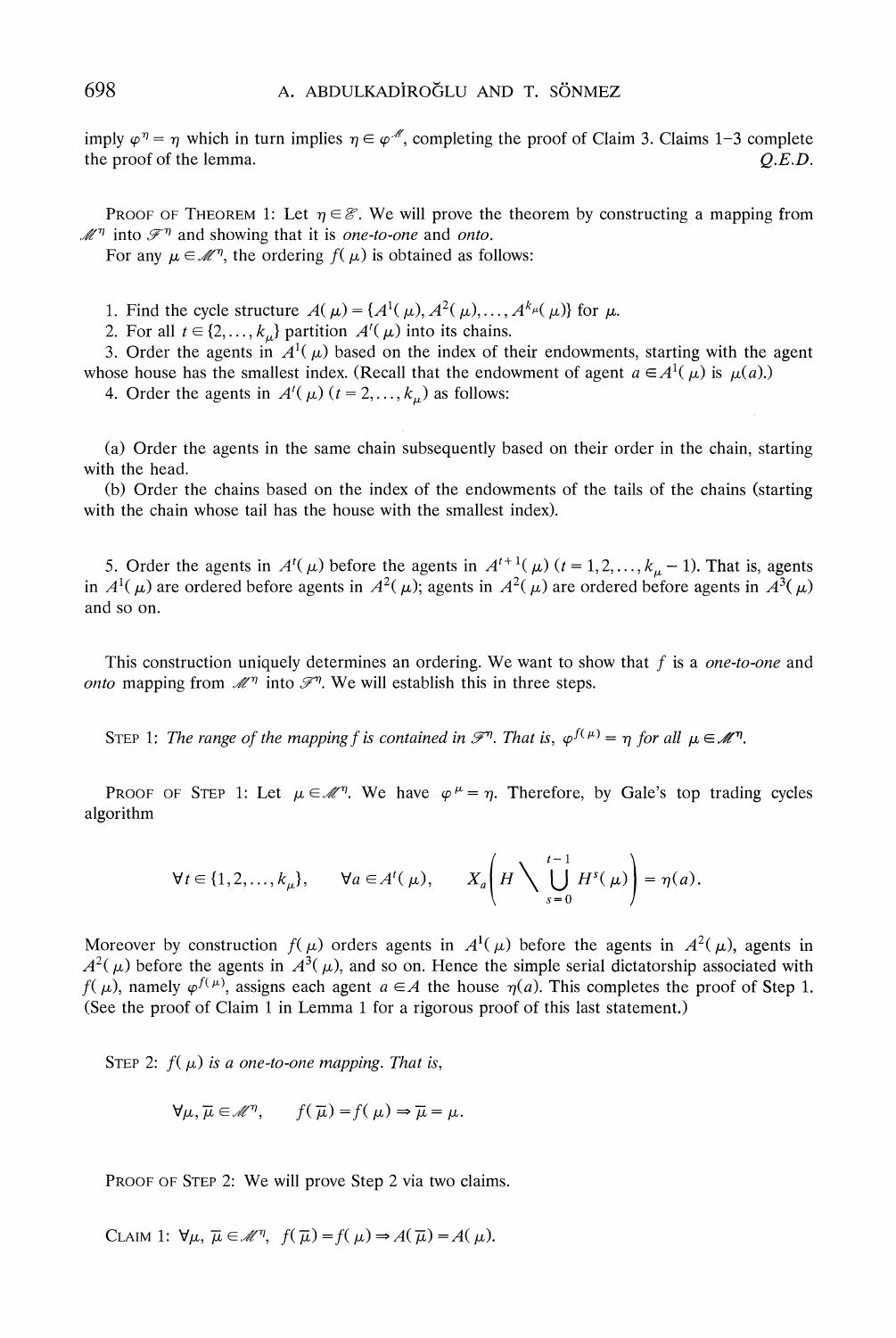**PROOF OF CLAIM 1:** Let  $\mu$ ,  $\bar{\mu} \in \mathcal{M}^{\eta}$ . Without loss of generality assume  $f(\bar{\mu}) = f(\mu) = f$  orders the agents as  $a_1, a_2, \ldots, a_n$ . Let

$$
A(\mu) = \left\{ \underbrace{(a_1, ..., a_{m_1})}_{A^1}, \underbrace{(a_{m_1+1}, ..., a_{m_2})}_{A^2}, \dots, \underbrace{(a_{m_{k-1}+1}, ..., a_{m_t})}_{A^k}, \dots, \underbrace{(a_{m_{k-1}+1}, ..., a_n)}_{A^k} \right\},
$$

$$
A(\overline{\mu}) = \left\{ \underbrace{(a_1, ..., a_{\overline{m_1}})}_{\overline{A}^1}, \underbrace{(a_{\overline{m_1}+1}, ..., a_{\overline{m_2}})}_{\overline{A}^2}, \dots, \underbrace{(a_{\overline{m_{k-1}+1}}, ..., a_n)}_{\overline{A}^k} \right\}.
$$

We want to show that  $\bar{k} = k$  and  $\bar{A}^t = A^t$  for all  $t \in \{1, 2, ..., k\}$ . We proceed by induction.

Suppose  $\overline{A}^1 \neq A^1$ . Without loss of generality suppose that  $\overline{m}_1 < m_1$ . Then we have  $a_{\overline{m}_1+1} \in A^1$ . Moreover as agent  $a_{\overline{m}_{1}+1}$  is ordered first in  $\overline{A}^2$ , she is also ordered first among the agents in her chain and hence by the construction of  $f(\overline{\mu})$  we must have  $a_{\overline{m}_1+1} \in U^2(\overline{\mu})$ . Therefore  $X_{a_{\overline{m}-1}}(H) \in$  $H^1(\overline{\mu})$ . In addition the relations  $a_{\overline{m}_1+1} \in A^2$  and  $\overline{\mu} \in \mathcal{M}^{\eta}$  imply  $\eta(a_{\overline{m}_1+1}) \in H^2(\overline{\mu})$  and hence  $X_{a_{\overline{m}_1}+1}(H) \neq \eta(a_{\overline{m}_1+1})$ . But we also have  $a_{\overline{m}_1+1} \in A^1$  and  $\mu \in \mathcal{M}^{\eta}$ , contradicting this relation. Therefore  $\overline{A}^1 = A^1$ .

Next suppose  $\overline{A'} = A'$  for all  $r \in \{1, 2, ..., t-1\}$  where  $2 \le t \le \min\{k, \overline{k}\}\)$ . We have  $\overline{m}_{t-1} = m_{t-1}$ by the induction hypothesis. We want to show that this implies  $\overline{A}^t = A^t$ . Suppose that is not the case. Without loss of generality suppose that  $\overline{m}_t < m_t$ . Then we have  $a_{\overline{m}_{t+1}} \in A^t$ . Moreover as agent  $a_{\overline{m},+1}$  is ordered first among those in  $\overline{A}^{t+1}$ , he is also ordered first among those agents in his chain and hence by the construction of  $f(\overline{\mu})$  we must have  $a_{\overline{m},\pm1} \in U^{t+1}(\overline{\mu})$ . Therefore  $X_{a_{\overline{m},+1}}$  $\bigcup_{s=1}^{t-1} H^s(\overline{\mu}) \in H^t(\overline{\mu})$ . In addition the relations  $a_{\overline{m}_t+1} \in A^{t+1}$  and  $\overline{\mu} \in \mathcal{M}^{\eta}$  imply  $\eta(a_{\overline{m}_t+1}) \in H^{t+1}(\overline{\mu})$  and hence  $X_{a_{\overline{m}_t+1}}(H \setminus \bigcup_{s=1}^{t-1} H^s(\overline{\mu})) \neq \eta(a_{\overline{m}_t+1})$ . H **ighther with**  $\mu$ **,**  $\overline{\mu} \in \mathcal{M}^{\eta}$  ensures that  $H^{s}(\overline{\mu}) = H^{s}(\mu)$  for all  $s \in \{1, 2, ..., t-1\}$  and therefore  $X_{a_{\overline{n}_t+1}}(H \setminus \bigcup_{s=1}^{t-1} H^s(\mu)) \neq \eta(a_{\overline{n}_t+1})$ , contradicting  $a_{\overline{n}_t+1} \in A^t$ . Therefore  $\overline{A}^t = A^t$ . This also proves that  $\bar{k} = k$  and hence  $A(\bar{\mu}) = A(\mu)$  by induction, completing the proof of Claim 1.

**CLAIM 2:** Suppose  $\mu$ ,  $\overline{\mu} \in \mathcal{M}^{\eta}$  is such that  $A(\overline{\mu}) = A(\mu)$ . Then

$$
f(\overline{\mu}) = f(\mu) \Rightarrow \overline{\mu} = \mu.
$$

**PROOF OF CLAIM 2:** Let  $\mu$ ,  $\bar{\mu} \in \mathcal{M}^{\eta}$  be such that  $A(\bar{\mu}) = A(\mu) = \{A^1, A^2, \dots, A^k\}$ . Suppose  $f(\overline{\mu}) = f(\mu) = f$ . Then we have  $H'(\overline{\mu}) = H'(\mu)$  for all  $t \in \{1, 2, \dots, k\}$ . We will show

$$
\forall t \in \{1, 2, \dots, k\}, \quad \forall a \in A^t, \qquad \overline{\mu}(a) = \mu(a)
$$

**by induction on t.** 

Consider agents in  $A^1$ . We have  $H^1(\bar{\mu}) = H^1(\mu)$ . By construction f orders agents in  $A^1(\mu)$ based on the index of their endowments. Therefore the relation  $f(\bar{\mu}) = f(\mu)$  implies that  $\bar{\mu}(a) = \mu(a)$ for all  $a \in A^1$ .

**Next suppose** 

$$
\forall r \in \{1, 2, \dots, t-1\}, \qquad \forall a \in A^r, \qquad \overline{\mu}(a) = \mu(a).
$$

We want to show that  $\overline{\mu}(a) = \mu(a)$  for all  $a \in A^t$ . We have  $H^r(\overline{\mu}) = H^r(\mu)$  for all  $r \in \{1, \ldots, t-1\}$ . **Therefore** 

$$
U^{t}(\overline{\mu}) = \{ a \in A^{t} : X_{a}(H \setminus \bigcup_{s=0}^{t-2} H^{s}(\overline{\mu})) \in H^{t-1}(\overline{\mu}) \}
$$
  
=  $\{ a \in A^{t} : X_{a}(H \setminus \bigcup_{s=0}^{t-2} H^{s}(\mu)) \in H^{t-1}(\mu) \} = U^{t}(\mu),$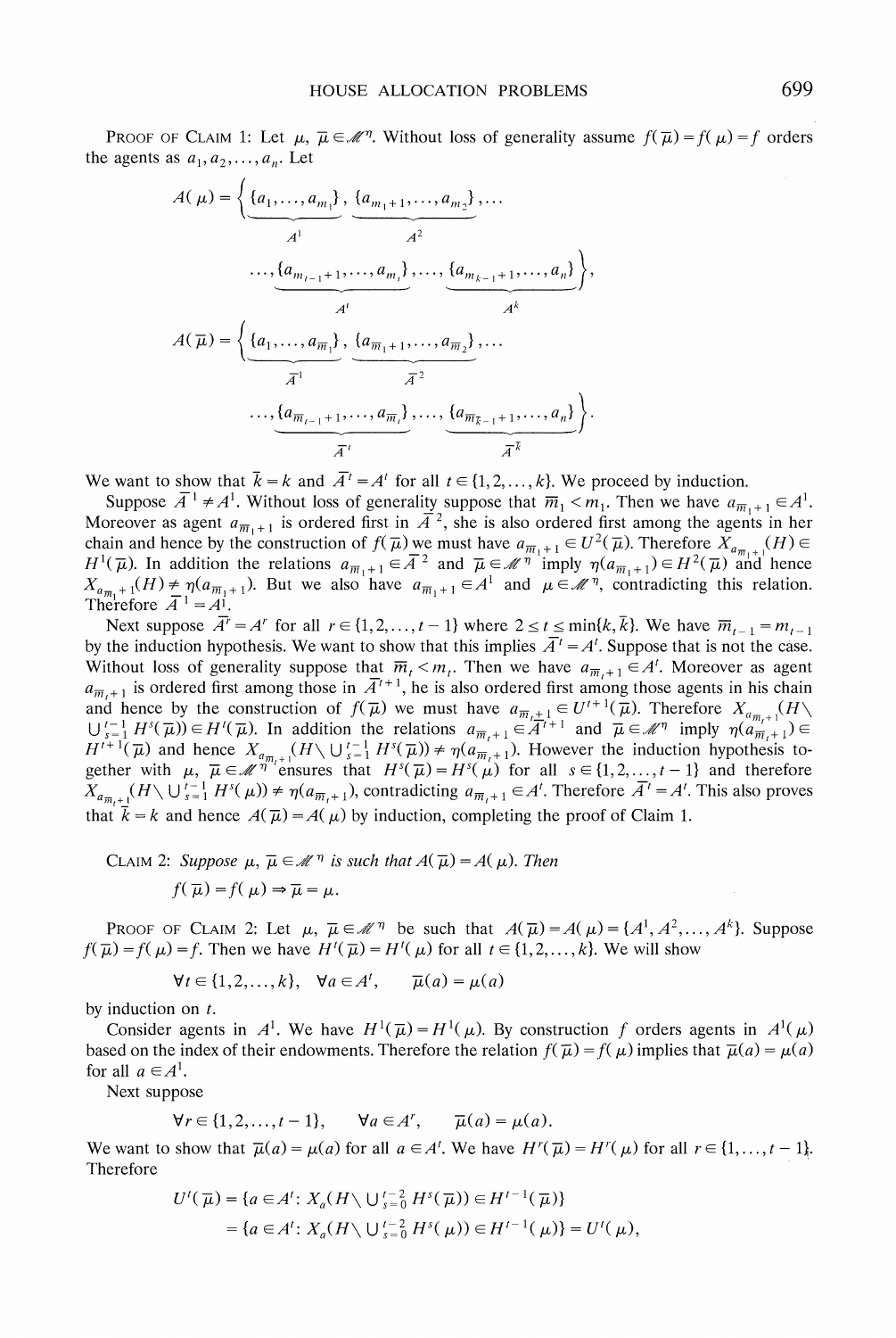**and also** 

$$
S'(\overline{\mu})=A'\setminus U'(\overline{\mu})=A'\setminus U'(\mu)=S'(\mu).
$$

These relations together with the relation  $f(\bar{\mu}) = f(\mu)$  and the construction of f (item 4) imply that we have the same chain structure for  $\overline{\mu}$  and  $\mu$ . (Recall that *f* orders agents in a chain subsequently **based on their order in the chain, starting with the head of the chain who is the only member of the**  chain that is an element of  $U^{\prime}$ . Therefore for a given ordering f, the set of agents in  $U^{\prime}$  uniquely determines the chain structure for  $A<sup>t</sup>$ .) Let this common chain structure be  $\{C_1<sup>t</sup>, C_2<sup>t</sup>, \ldots, C_m<sup>t</sup>\}$ . Here for all  $i \in \{1, 2, ..., m\}$ , we have  $C_i' = \{a_{i1}^1, ..., a_{in_i}^t\}$  with  $a_{i1}^t \in U'$ , and  $a_{ij}^t \in S'$  for all  $j \in \{2, ..., n_i\}$ . Moreover for all  $i \in \{1, ..., m\}$ , and all  $j \in \{1, ..., n_i - 1\}$ ,

$$
\mu(a_{ij}^t) = X_{a_{i(j+1)}^t} \left( H \sum_{s=0}^{t-2} H^s(\mu) \right) = X_{a_{i(j+1)}^t} \left( H \sum_{s=0}^{t-2} H^s(\overline{\mu}) \right) = \overline{\mu}(a_{ij}^t)
$$

**by the definition of a chain and the induction hypothesis. But since the chain structure is the same**  for matchings  $\bar{\mu}$  and  $\mu$ , the set of tails is also the same for both matchings. That is,  $T'(\bar{\mu}) = T'(\mu)$  $T^{t}$  and therefore the last relation is equivalent to  $\bar{\mu}(a) = \mu(a)$  for all  $a \in A' \setminus T^{t}$ . Finally by the **construction of f (item 4) tails of chains are ordered based on their endowments and moreover** 

$$
\{h \in H \colon \overline{\mu}(a) = h \text{ for some } a \in T'\}
$$

$$
= H' \setminus \{h \in H \colon \overline{\mu}(a) = h \text{ for some } a \in A' \setminus T'\}
$$

$$
= H' \setminus \{h \in H \colon \mu(a) = h \text{ for some } a \in A' \setminus T'\}
$$

$$
= \{h \in H \colon \mu(a) = h \text{ for some } a \in T'\}.
$$

That is, the set of agents  $T' \subseteq A'$  collectively own the same set of houses under endowments  $\mu$  and  $\overline{\mu}$  and therefore the relation  $f(\overline{\mu}) = f(\mu)$  implies  $\overline{\mu}(a) = \mu(a)$  for all  $a \in T^t$  and hence  $\overline{\mu}(a) = \mu(a)$ for all  $a \in A'$ . Therefore by induction we have  $\overline{\mu} = \mu$ , completing the proof of Claim 2.

Claim 1 together with Claim 2 prove that f is a one-to-one mapping from  $\mathcal{M}^{\eta}$  into  $\mathcal{F}^{\eta}$ , **completing the proof of Step 2.** 

**STEP 3:**  $f(\mu)$  is an onto mapping.

**PROOF OF STEP 3:** By Step 1 and Step 2 we have  $|\mathcal{F}^{\eta}| \geq |\mathcal{M}^{\eta}|$  for all  $\eta \in \mathcal{E}$ ; therefore

$$
\sum_{\eta \in \mathcal{E}} |\mathcal{F}^\eta| \geq \sum_{\eta \in \mathcal{E}} |\mathcal{M}^\eta|
$$

**and hence by Lemma 1** 

$$
\sum_{\eta \in \varphi^{\mathcal{F}}} |\mathcal{F}^{\eta}| \geq \sum_{\eta \in \varphi^{\mathcal{M}}} |\mathcal{M}^{\eta}|.
$$

**But the left-hand side of the inequality is equal to the number of orderings and the right-hand side**  of it is equal to the number of matchings both of which are equal to  $n!$ . Hence we should have  $|\mathcal{M}^{\eta}| = |\mathcal{F}^{\eta}|$  for all  $\eta \in \mathcal{E}$ , completing the proofs of both Step 3 as well as the theorem. Q.E.D.

#### **REFERENCES**

- **HYLLAND, A., AND R. ZECKHAUSER (1979): "The Efficient Allocation of Individuals to Positions,"**  Journal of Political Economy, 87, 293-314.
- **MOULIN, H. (1995): Cooperative Microeconomics. A Game Theoretic Introduction. Princeton: Princeton University Press.**